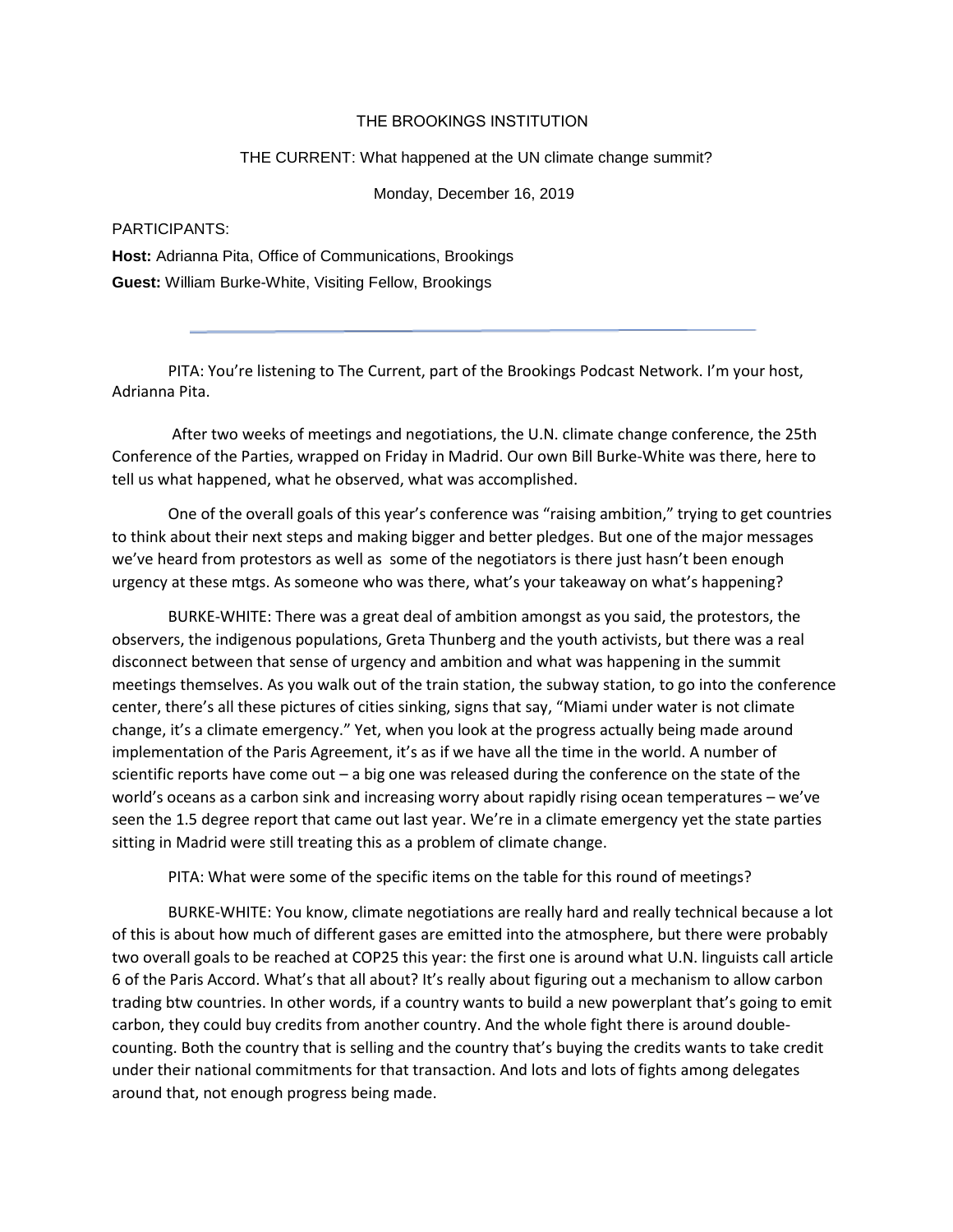The second big issue on the agenda this year is around loss and damage. What is loss and damage mean? It's really about how do we finance adaptation by countries that are suffering most directly from climate change. A small island state that needs to build billions of dollars' worth of sea walls so that it doesn't sink under the ocean needs to have the money to do that from somewhere. Of course, they want rich countries like the United States that have emitted lots of CO2 for a long time to finance that. Yet the rich countries don't want to pay for it. And again, lots of technical negotiations, but not much progress on it.

PITA: Before the meetings happened, we had our other colleague Nate Hultman, who was also attending the conference, we had him in and we talked a lot about what the U.S. was doing.

BURKE-WHITE: Not much.

PITA: Yeah. Actually, you said you had a funny anecdote about what exactly – the very physical representation of the U.S.'s presence.

BURKE-WHITE: So, first of all, you have to understand this is a summit that's in 10 of the largest convention halls you've ever seen all linked together in Madrid. And some of those are meeting rooms where the serious negotiations are happening. Others are spaces for country pavilions around this "ambition-raising" aspect that you talked about. And most countries built a huge pavilion there, and they had talks and country representatives at it, and a place to really galvanize activity and energy. Well, the U.S. pavilion was a blue wall that was clearly the standard that you got if you didn't spend some money to built something, with a locked door and a sign that said, "the U.S. pavilion is not staffed, please email" and then a State department email address. Just across the hall was a beautiful pavilion built by, you guessed it, China, with meeting rooms and events and activities happening and lots of talks. Now, the Chinese might have been sometimes spouting things I didn't agree with – that One Belt, One Road was going to reduce climate change somehow – but at least they were there and engaged. Just around the corner from that there was an Indian pavilion that looked like I had just walked into the streets of Delhi and, again, lots of activity there. So, the U.S. was pretty absent at the state level. The one nice piece was there was a large pavilion made up by the U.S. climate action network – a group of mayors, of governors, of local officials – talking about all that was happening at the United States at the local level, but that was just a horrible counterpoint to what wasn't happening at the national level.

PITA: But what about China and India in the official capacity – and some of the other major emitters, like maybe Brazil? What was their role this year?

BURKE-WHITE: So, China's in a very interesting place. In the climate negotiations, countries are put into sort of buckets, if you will. They kind of pre-conference with each other every morning and try to come in with unified positions. The U.S. is in something called the Umbrella Group, which is the countries that are the most economically developed. China is grouped with the G-77, and the G-77 and China are in an odd position, because China isn't always aligned with the rest of the G-77. It inhabits this place somewhere between developing country and highly developed emitter. But China was at least engaging. On issues like loss and damage, China wants to make sure that it will not be responsible for ever having to pay other countries. On issues like article 6, this question of trading of carbon credits, China feels like it's entitled to take advantage of some credits it might have earned under the prior Montreal protocol, and so was really trying to come up with the broadest structure it could to count things as part of this climate trading mechanism.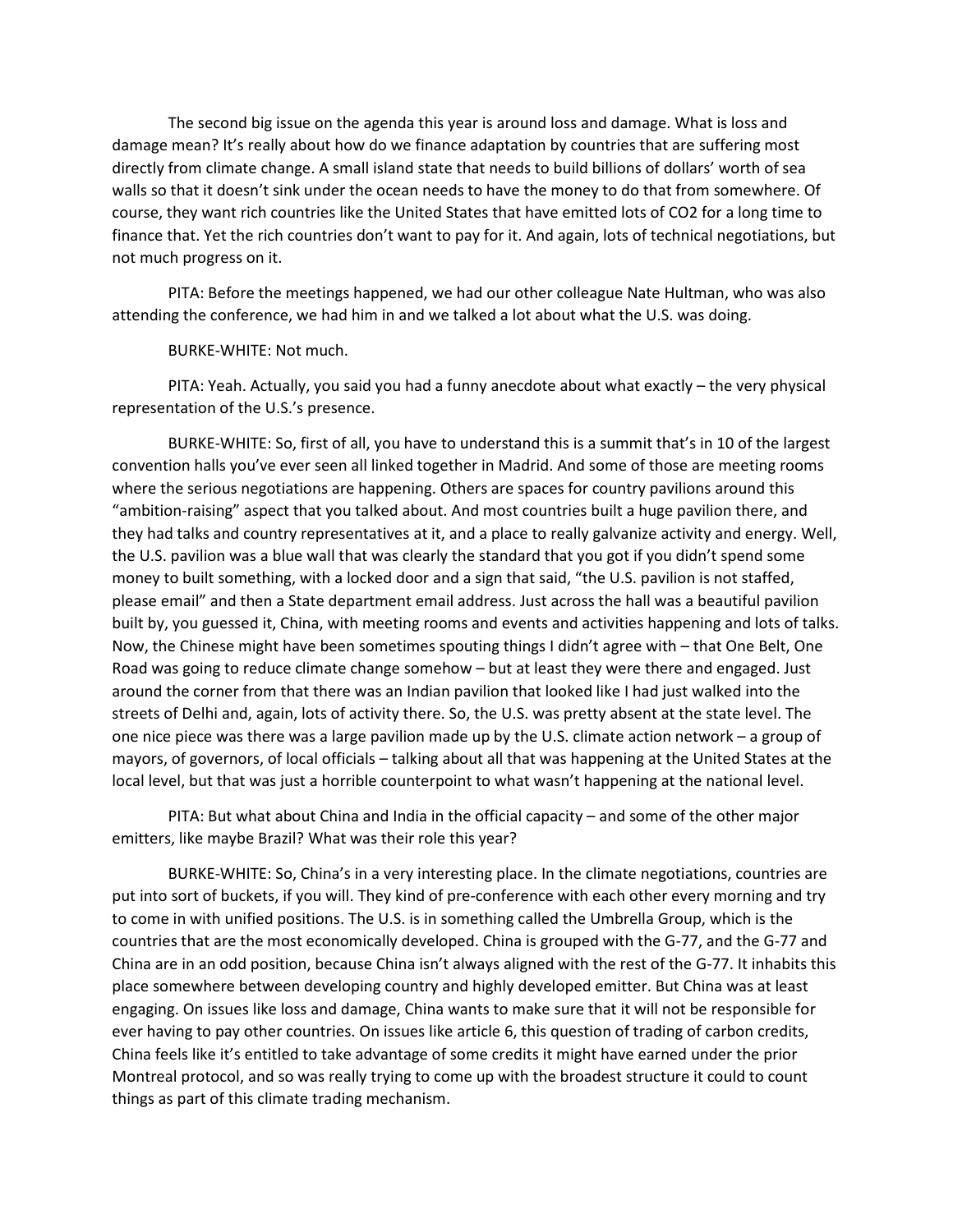India, of course, was talking a lot about the environmental challenges that exist in India today. We've heard about the air quality in Delhi now being worse than that in Beijing, so I was pleased to see at the Indian pavilion to see talks and activity around that, but India is yet to really be a powerful voice within the negotiations themselves, something I think they will probably be growing into and continuing to do going forward.

PITA: So at next year's summit, it's supposed to be that every five years that countries make their pledges and then sort of assess where they're at and whether they've met those pledges. Of course, the expectation is that most people are not going to have met their pledges next year. What happens then – are there enforcement mechanisms, is it all self-policed?

BURKE-WHITE: The whole structure here that came out of the Paris Accord is what we call NDCs. They're non-binding governmental commitments. And the next round of commitments is next year. And what we're going to see next year is that very few countries have met their prior commitments from five years ago and that there's a growing political reluctance to make bold new commitments. Now of course, there's some exceptions to that. The new European Green New Deal that was announced this week might be a really wonderful exception to that. But I think in Glasgow, where the summit will take place next year, there's going to be a real come-to-earth moment where we have to see how little we've accomplished in the last five years and the lack of political willingness to do more.

And you asked, is there an accountability mechanism, and unfortunately, under Paris, there really isn't. There is a public shaming process, essentially, where every country's national commitments and their failure to live up to those commitments will get publicly talked about. But that doesn't mean there's a real mechanism to hold the country to account. The only mechanism goes back to some of what we were seeing outside of the conference halls, those publics who are out protesting on the streets of Madrid, or the indigenous leaders who are staging a sit-in during the conference. We've got to figure out more political accountability because there isn't real legal accountability as the Paris Agreement was drafted. I'm kind of worried that Madrid will be seen as a failure to achieve anything much. At Glasgow, more will be on the line, and less political willingness to succeed.

PITA: As a final question, can I ask you about that tension between what's happening outside the summit and what's happening inside the room?

BURKE-WHITE: I sort of described what I saw in Madrid as a kind of three-ring circus: a big spectacle without much substance, but really three distinct rings. You've got the protestors on the streets, the 500,000 people marching and Greta Thunberg speaking to them. And then you've got a series of these conference meeting halls filled with accredited observers. There were 25,000 people accredited to this conference, and that runs the gamut from youth activists to Michael Bloomberg to Mary Robinson, the former president of Ireland, they're all there not as state delegates. And they're all talking, and lots of good things being said. And then there's the third ring. You know when you're entering the third ring because a U.N. security official checks your badge and scans it, and if it's not the right color, that you're an official state party, sorry, go back out and keep protesting or talking. It's all in the same space, but there's very little connectivity, particularly around urgency as you talked about. The state parties are sitting there, slowly negotiating technical issues against this backdrop. We've got to figure out better ways to integrate the energy one sees outside with the effectiveness we're not seeing in that innermost circle of the three-ring spectacle of climate change.